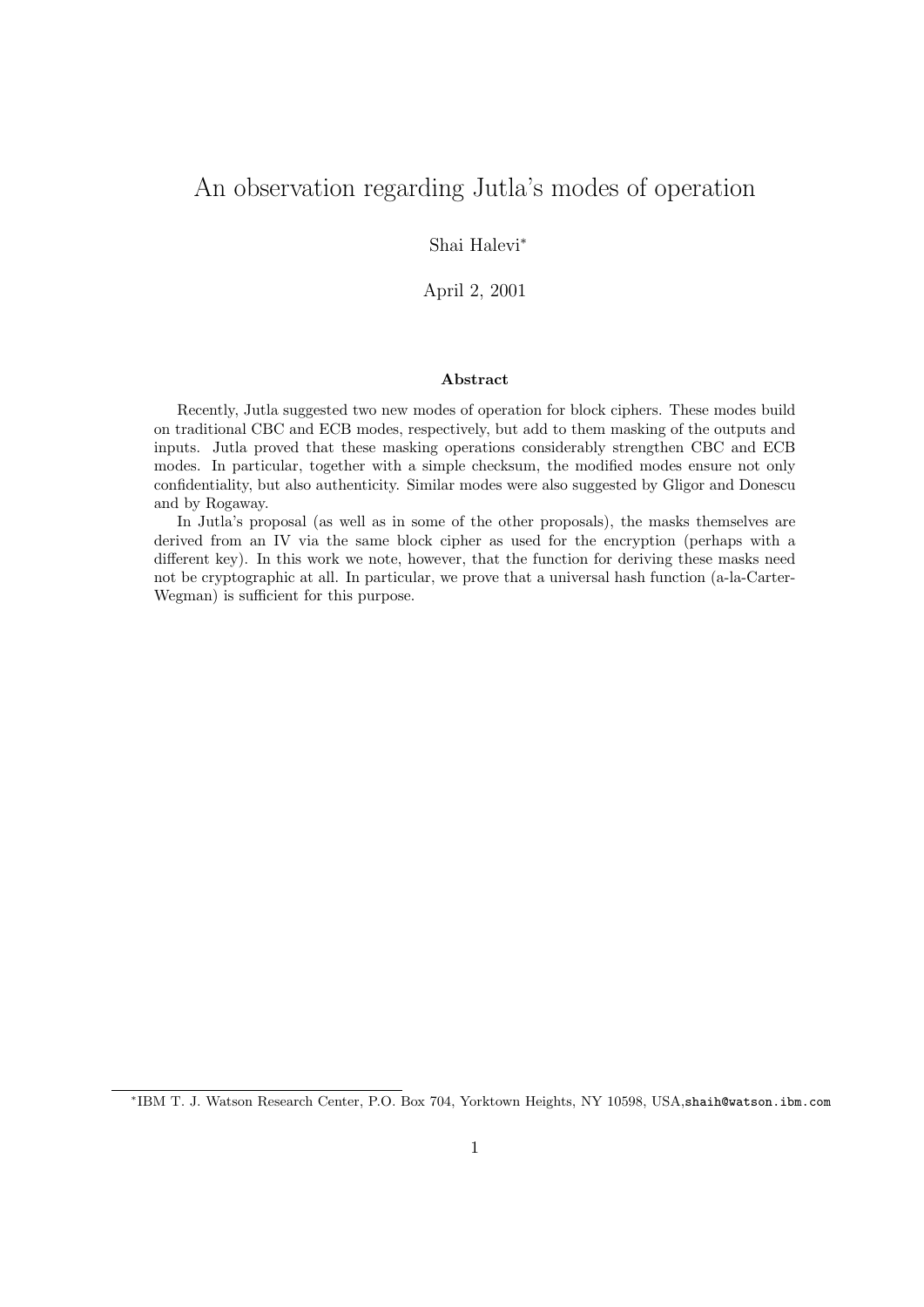## 1 Introduction

The area of modes of operations for block ciphers received much attention lately, partly due to an announcement by NIST that they are considering an update to their list of standardized modes. As part of this work, some new modes of operations were suggested, that have practical advantages over known modes such as CBC and ECB.

The purpose of some of these new modes is to ensure  $-$  in addition to secrecy  $-$  also the integrity of the encrypted string. Although there have been many proposals on how to do that in the past, they all either turned out to be flawed, or they required a computation of a MAC, separately from the encryption process. Recently, however, Jutla observed that with the addition of a simple checksum and proper masking, CBC and ECB modes can provide both secrecy and authentication [3]. Jutla proposed two new modes, called IACBC and IAPM, which are based on CBC and ECB modes, respectively.

Roughly speaking, these modes work as follows: When encrypting an L-block plaintext  $P =$  $P_1 \ldots P_L$ , we first attach at the end of the message a simple checksum of all these blocks,  $P_{L+1}$  =  $\sum_j P_j$ . Then, we pick a new IV (which was never used before with the current key), and from this IV, we derive "random looking" masks  $S_0, S_1 \ldots S_{L+1}$ . For the IACBC mode, we now apply CBC encryption to the plaintext message (with the extra  $P_{L+1}$  block), and simply mask the  $L+1$  output blocks by the masks  $S_1, \ldots, S_L, S_0$  before outputting them as the ciphertext. For the IAPM mode we first mask the plaintext blocks using masks  $S_1, \ldots, S_L, S_{L+1}$ , then encrypt the result in ECB mode, and then mask again with  $S_1, \ldots, S_L, S_0$  before outputting the ciphertext. Similar modes were also suggested by Gligor and Donescu (XCBC and XECB modes [2]) and by Rogaway (OCB mode [4]). Below we refer to such modes as "masked CBC" and "masked ECB" modes.

The "magic" of these new modes of operations is in the way they generate the masks  $S_j$ . Jutla observed that these masks need not be fully pseudorandom (and therefore can potentially be generated much faster than  $L$  applications of the underlying block cipher). Roughly speaking again, the security analyses of these modes rely on the following two properties of the masks:

- (a) The masks that are used in different encryptions are independent.<sup>1</sup>
- (b) Within each encryption, the masks that are used for different blocks are *pairwise independent.*<sup>2</sup>

The difference between full independence and pairwise independence is very important here. To get full independence, we must use the underlying block cipher, whereas to get pairwise-independence it is sufficient to use combinatorial (non-cryptographic) techniques. These modes of operation typically prescribe that the masks are generated by first "encrypting the IV" to get some pseudorandom values, and then using these pseudorandom values in a simple (and fast) combinatorial construction.

In this work we observe that Property (a) from above is not really needed. Namely, it is sufficient that all the masks be only "pairwise-independent". Hence, there is no need to use the block cipher at all in the generation of the masks.

#### 1.1 Organization

In this note we only consider "masked ECB" modes. (The treatment for "masked CBC" modes is similar.) In Section 2 we define (our abstraction of) Jutla's IAPM mode of operation. We also

 $1$ More precisely, their distribution is indistinguishable from independent masks

<sup>2</sup>The property that is needed here is actually a bit weaker than pairwise independence. See details below.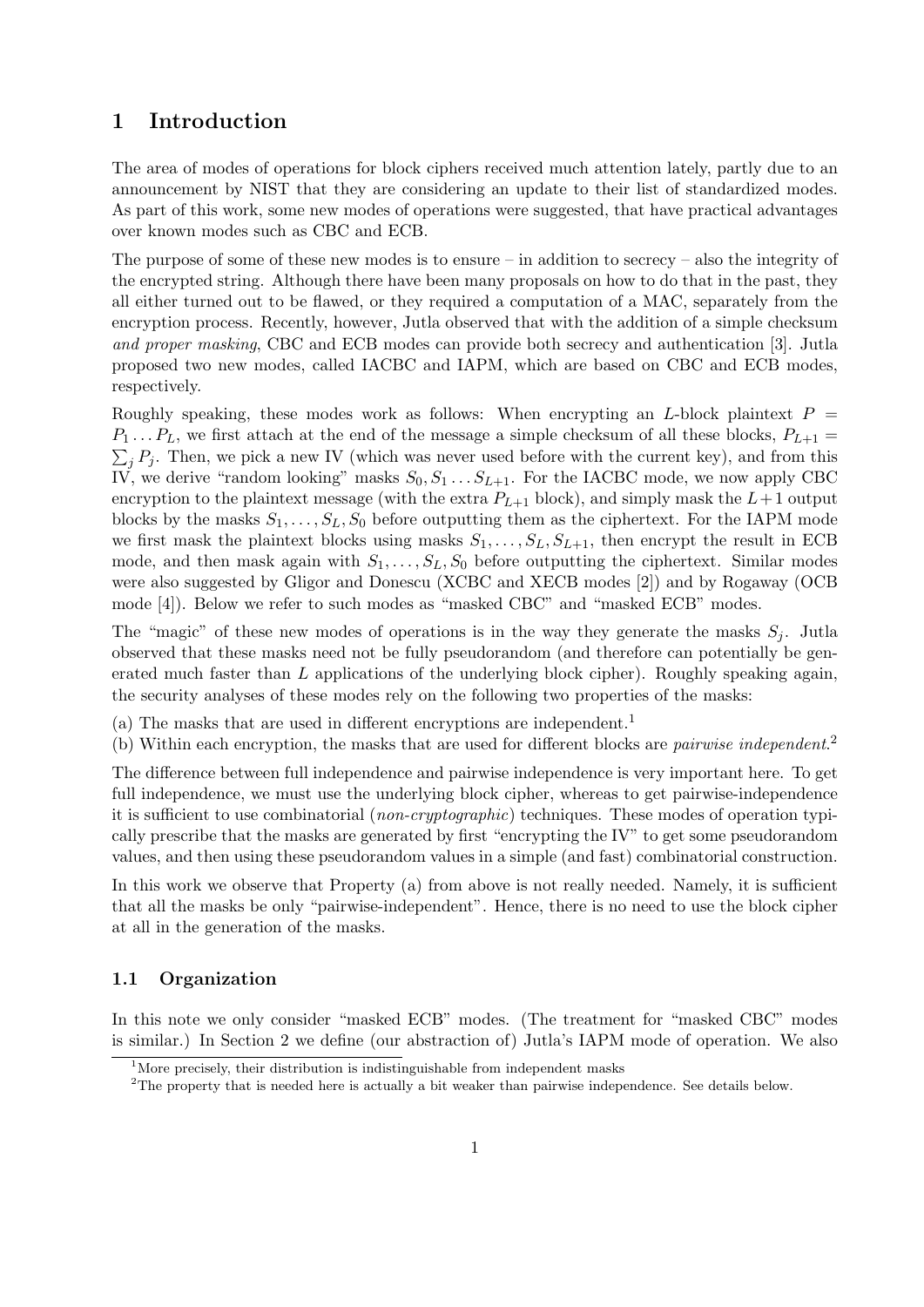

Figure 1: Jutla's "masked-ECB" mode of operation

re-cap the security definition that we seek to prove, define the property that we need from the masks, and briefly discuss some methods for implementing the mask generation. The technical "meat" of this note is in Section 3, where we prove security of this mode of operation, based on the abovementioned property of the masks. In Section 4 we discuss some variants of this mode of operation, and elaborate on the applicability of the analysis in this note to those variants.

## 2 The masked ECB modes of operation

The mode that we analyze in this note is almost identical to Jutla's IAPM, except that we abstracted away the specifics of the mask generation. The notations that we use are also similar to those used by Jutla [3].

For this mode, it is postulated that the encryptor and decryptor share an invertible pseudorandom permutation over  $\{0,1\}^n$  (i.e., an *n*-bit block cipher), as well as a mask-generation function. The mask-generation function takes as input an  $n$ -bit IV string, and the length  $L$  of the plaintext, and generates  $L + 2$  *n*-bit masks. Below we denote the shared permutation by  $F : \{0,1\}^n \to \{0,1\}^n$ , and the mask-generating function by  $G: \mathcal{N} \times \{0,1\}^n \to (\{0,1\}^n)^*$ . (We assume for the most part that  $G(L, IV)$  is independent of L.

Below we use  $\oplus$  to denote bit-wise exclusive-or between two *n*-bit strings, and when we write  $\sum_j P_j$ we means the exclusive-or of the  $P_i$ 's.

To encrypt an L-block plaintext  $P = P_1 ... P_L$  (with  $P_j \in \{0,1\}^n$ ), the encryptor first picks a new nonce, which we denote by  $IV$ . It is important that this nonce was never used before by the encryptor with the same  $F, G$  (and that it is chosen independently of  $F, G$ ). The encryptor uses G to compute  $\langle S_0, S_1, \ldots, S_{L+1} \rangle \leftarrow G(L, IV)$ . The ciphertext  $C = C_0, \ldots, C_{L+1}$  is computed by setting  $C_0 = IV$ ,  $C_j = S_j \oplus F(S_j \oplus P_j)$  for  $i = 1...L$ , and  $C_{L+1} = S_0 \oplus F(S_{L+1} \oplus \sum_{i=1}^{L} P_i)$ . This mode is depicted in Figure 1.

To decrypt a ciphertext of  $L + 2$  blocks,  $C = C_0, C_1, \ldots, C_{L+1}$ , the decryptor computes the masks  $\langle S_0, S_1, \ldots, S_{L+1} \rangle \leftarrow G(L, C_0)$ , then it recovers  $P_j = S_j \oplus F^{-1}(S_j \oplus C_j)$  for  $i = 1 \ldots L$ , and  $P_{L+1} = S_{L+1} \oplus F^{-1}(S_0 \oplus C_{L+1})$ , and verifies that  $P_{L+1} = \sum_{i=1}^{L} P_i$ . If the check passes, the plaintext is  $P_1 \ldots P_L$ . Otherwise, the ciphertext is deemed invalid.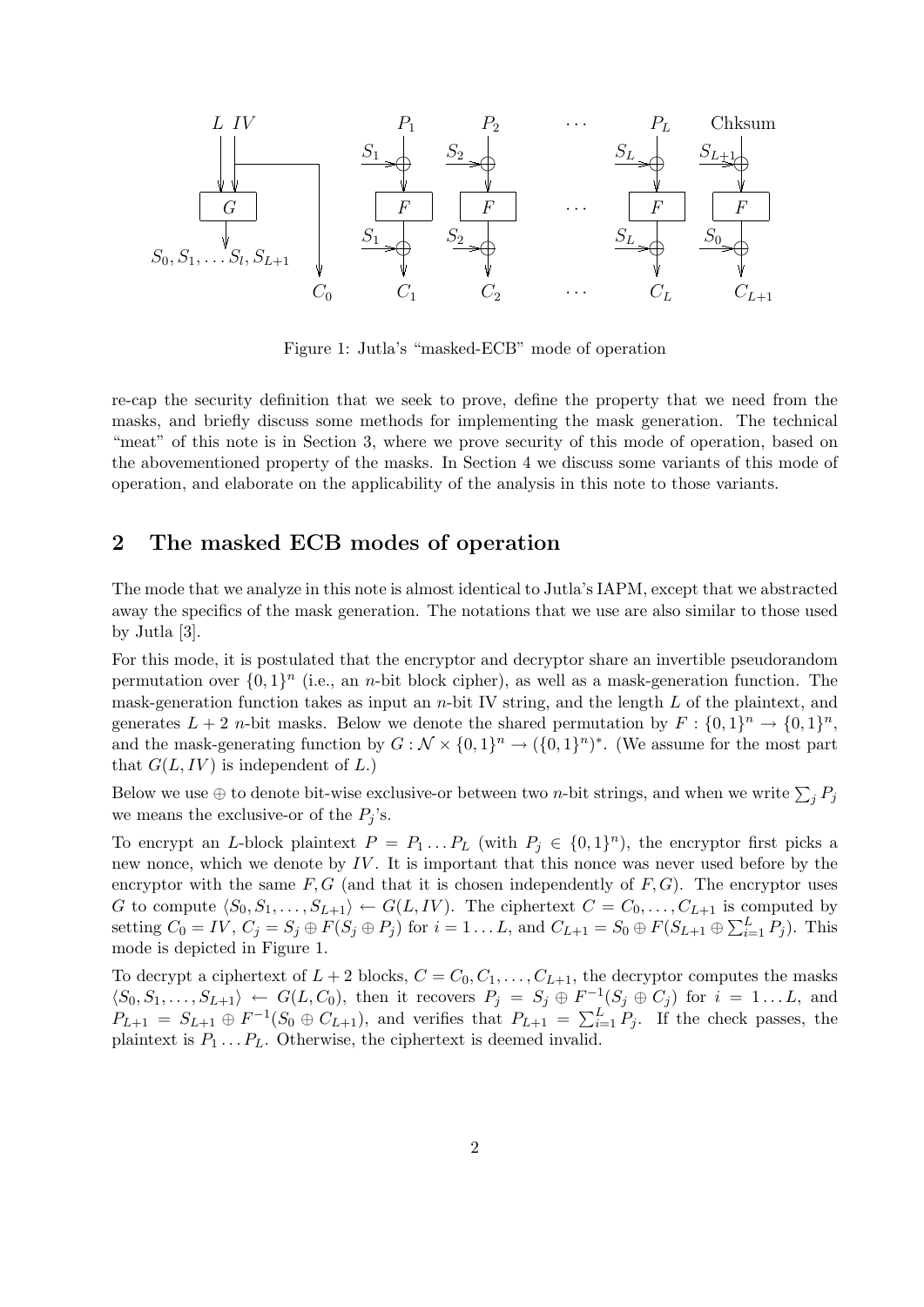#### 2.1 Security

Security for this mode of operation is defined as a combination of the properties indistinguishability under chosen-plaintext attacks and integrity of ciphertext. Here we only provide a brief overview of these notions. We refer the reader to, e.g., [1] for a formal presentation of these definitions (as well as a proof that together they imply indistinguishability under chosen-message-and-ciphertext attacks).

Secrecy. The secrecy requirement is the (usual) left-or-right notion. An adversary is given access to an "encryption oracle", that accepts pairs of plaintexts (both of the same length), and encrypts one of them. Either always the first plaintext, or always the second. The adversary is successful if it can guess which is the case, and the encryption is considered secure if feasible adversaries have only negligible advantage in guessing correctly (vs. a random guess).

Authenticity. An adversary is given access to an encryption oracle. It can query that oracle as much as it wants, and at the end it needs to produce a ciphertext that is different than all the ones produces by the oracle. In the sequel we call this ciphertext the "forged ciphertext". The adversary is successful if the "forged ciphertext" is valid, and the scheme is secure if any feasible adversary only has a negligible success probability.

#### 2.2 The mask-generation function

The property we need is essentially just the usual notion of an  $\epsilon$ -xor-universal function (see, e.g. [5], where this name was coined). The only difference is that our syntax is slightly different. We need another piece of notation here. For  $j = 0, 1, \ldots$ , we denote by  $G_i(L, IV)$  the j'th mask generated by  $G(L, IV)$ .  $G_i$  is undefined when  $j > L + 1$ . Below we usually assume that  $G_i(L, IV)$ is independent of L. That is,  $G_j(L, IV) = G_j(L', IV)$ , provided that both are defined. We call such function "L-independent". (We only need  $L$  for the "additional property" below.)

**Definition 1 (Xor-Universal Functions)** Let n be an integer and let  $\epsilon$  be some some real number  $\epsilon \in [0,1]$ . A distribution over "L-independent" functions  $G: \mathcal{N} \times \{0,1\}^n \to (\{0,1\}^n)^*$  is said to be  $\epsilon$ -xor-universal if for any fixed  $\Delta \in \{0,1\}^n$ , and any two fixed tuples  $(j, L, IV), (j', L', IV')$ , s.t.  $j \leq L+1$ ,  $j' \leq L'+1$  and  $(j, IV) \neq (j', IV')$ ,

$$
\Pr_G\left[G_{j'}(L', IV') \oplus G_j(L, IV) = \Delta\right] \le \epsilon
$$

Remark: an additional property. The security proof in Section 3 can be somewhat simplified, if we assume that the function  $G_0(\cdots)$  is not "L-independent", but rather it is also xor-universal with respect to the L's. Namely, we still require that  $G_i$  is "L-independent" for  $j > 0$ , but for  $j = 0$  we have the requirement that for any two fixed pairs  $(L, IV) \neq (L', IV')$  we have  $Pr[G_0(L', IV') \oplus G_0(L, IV) = \Delta] \leq \epsilon$ . During the proof, we mark by footnotes the places where this extra requirement can be used for simplification.

Implementing the mask-generation function. In many of the modes suggested in [3, 2, 4], the masks where generated more or less according to the following recipe: the encryptor and decryptor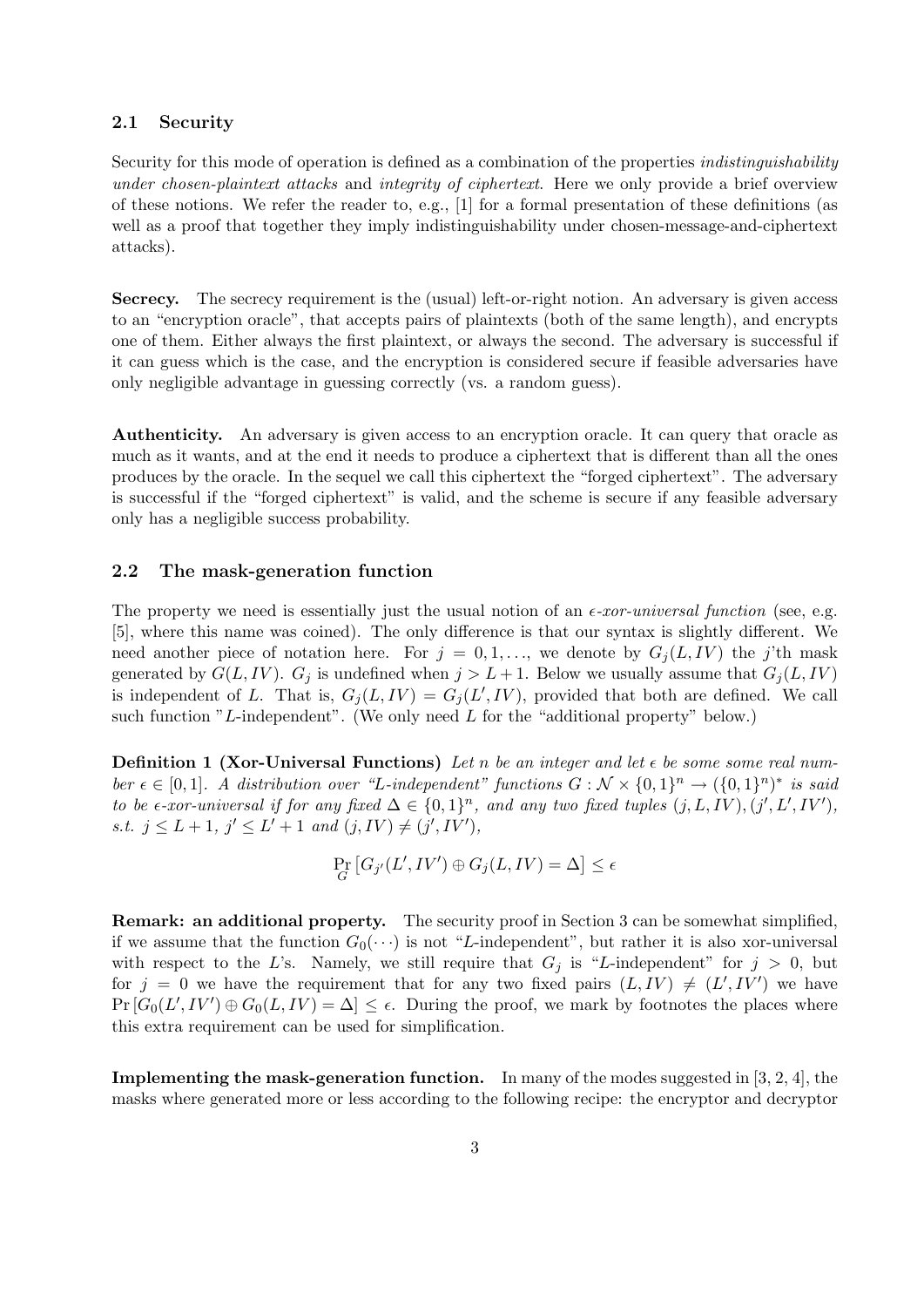share a second (pseudo)random function F'. Then, on a given IV, they compute  $r = F'(IV)$ , and use r to form an xor-universal sequence. (Say, by setting  $S_j = (j + 1) \cdot r$  where the multiplication occurs in some field, and  $(j + 1)$  is viewed as some non-zero element in that field. In Rogaway's scheme [4] it is even suggested to set  $S_j = r + (j + 1) \cdot s$ , where s can be thought of as part of the key.)

Such methods achieve a property similar to Definition 1, but in fact, they achieve much more than that. If F' is (pseudo)random, then the value  $G_j(L^i, IV^i)$  is (pseudo)independent of all the sequences  $G(L^{i'}, IV^{i'})$  for  $i' \neq i$ . Indeed, the security arguments in the abovementioned works take advantage of this stronger property of G. As it turns out, however, the property in Definition 1 is sufficient.

One way to get only our weaker property, is to use the following method, that does not involve cryptographic functions: Let  $\bar{L}$  be an upper bound on the ciphertext length that can be handled by the encryption algorithm (say,  $\bar{L} = 2^n$ , so the plaintext can have at most  $2^n - 2$  blocks). The parties share a random  $n \times (\lceil \log \bar{L} \rceil + n)$  boolean matrix M, and the mask  $S_j = G_j(L, IV)$  is computed as  $S_j = M \cdot (j, IV)$ , where  $(j, IV)$  is viewed as a boolean vector of length  $\lceil \log \bar{L} \rceil + n$ .

To get the additional property from above, we can slightly modify this construction: the matrix M is now of dimension  $n \times (\lceil \log \bar{L} \rceil + 1 + n)$ , masks  $S_j$ ,  $j = 1 ... L + 1$  are computed as  $S_j = M \cdot (2j, IV)$ , and the mask  $S_0$  is computed as  $S_0 = M \cdot (2L + 1, IV)$ .

## 3 Analysis

#### 3.1 Integrity of ciphertexts

The structure of the analysis below generally follows the structure of Jutla's proof [3]. We also use similar notations. Throughout the analysis we sometimes denote some quantities by lowercase English letters, when we want to stress that these quantities are fixed, rather that being random variables. Otherwise we denote everything by uppercase English letters. In the analysis below, we assume that the permutation  $F$  is chosen uniformly at random from the space of all permutations over  $\{0,1\}^n$ . The transformation to pseudorandom permutation is standard. We also assume that the mask-generating function G is chosen independently of F, from an  $\epsilon$ -xor-universal distribution. and that the IV's are all distinct and independent of  $F, G$ .

Fix an adversary A, and assume that A is deterministic (or else, fix also the randomness that A uses). Let  $m$  be an upper bound on the number of queries that  $A$  asks the encryption oracle, let u be an upper bound on the number of of blocks in all the ciphertexts that the encryption oracle returns (not counting the IV's). Let v be an upper bound on the number of blocks in the "forged ciphertext" (again, not counting the IV). To somewhat reduce notations, we assume  $(w.l.o.g.)$  that A always asks exactly m queries, whose answers total exactly u blocks. (This means that the total number of plaintext blocks in A's queries is exactly  $u-m$ , since each ciphertext has one block more than its plaintext, other than the IV.)

**Theorem 2** If F is a random permutation and G is an  $\epsilon$ -xor-universal function, independent of F, then for any adversary A that asks exactly m plaintext queries, totalling exactly  $u - m$  blocks, and produces a "forged ciphertext" of length at most v blocks, it holds that

 $Pr[A \text{ produces a valid "forget ciphertext"}] < 2^{-n} {u \choose 2} + \epsilon {u \choose 2} + u + v + \frac{1}{2^n - u - v}$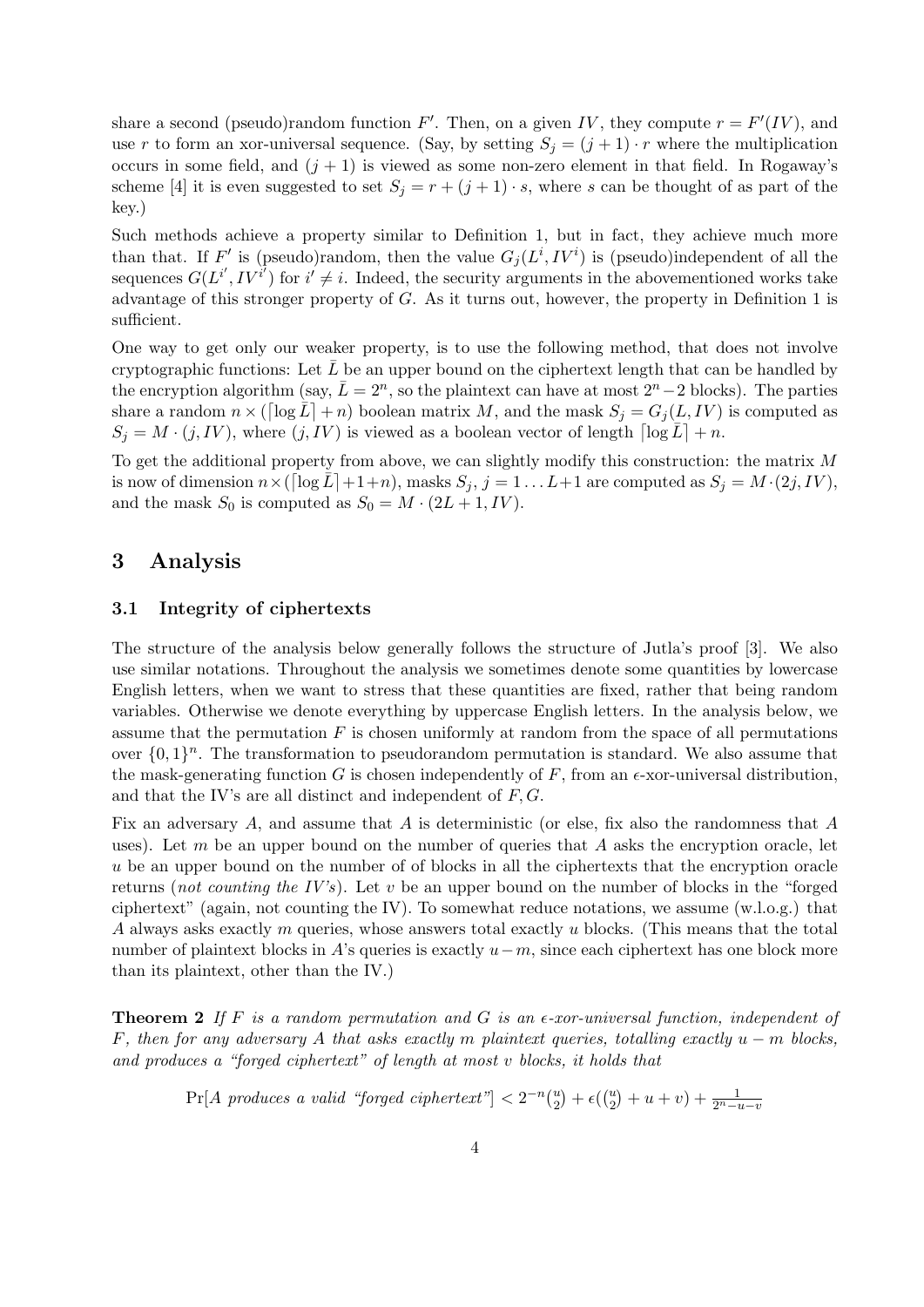

Figure 2: Notations used in the analysis

The probability is taken over the choice of  $F, G$  and the IV's.

**Proof:** We use the following notations: The length of the i'th plaintext query to the encryption oracle is denoted  $L^i$ , and the query itself is denoted  $P^i = P_1^i \dots P_{L^i}^i$ . The checksum block is denoted  $P_{L^{i}+1}^{i} = \sum_{j=1}^{L^{i}} P_{j}^{i}$ . The IV in the *i*'th encryption is denoted by IV<sup>*i*</sup>, the masks that are used in this encryption are denoted  $S_0^i \dots S_{L^i+1}^i$ , with  $S_j^i = G_j(L, IV^i)$ . The masked blocks (to which ECB encryption is applied) are denoted  $M_1^i \dots M_{L^i+1}^i$ , where  $M_j^i = P_j^i \oplus S_j^i$ . The blocks after the ECB encryption are denoted  $N_1^i \dots N_{L^i+1}^i$ , where  $N_j^i = F(M_j^i)$ . Finally the ciphertext is denoted  $C^i = C^i_0 \dots C^i_{L^i+1}$ , where  $C^i_0 = IV^i$ ,  $C^i_j = N^i_j \oplus S^i_j$  for  $j = 1 \dots L^i$ , and  $C^i_{L^i+1} = N^i_{L^i+1} \oplus N^i_0$ . These notations are depicted in Figure 2.

Similarly, we denote the "forged ciphertext" by  $C' = C_0'$  $C'_{L'+1}$ , and the implied IV is denoted  $IV' = \tilde{C}'_0$ 0. The masks are denoted  $S'_j = G_j(L', IV')$ , the inputs to  $F^{-1}$  are  $N'_j = C'_j \oplus S'_j$  $j'$  for  $j = 1 \dots L'$  and  $N'_{L'+1} = C'_{L'+1} \oplus S'_{0}$  $\int_0^{\prime}$ . The result of applying  $F^{-1}$  is denoted  $M'_j = F^{-1}(N'_j)$ , and the corresponding "plaintext blocks" are denoted  $P'_j = M'_j \oplus S'_j$  $'_{j}$ . Recall that the goal of the adversary here is to generate a ciphertext C' that is different from all the C<sup>*i*</sup>'s, and yet  $P'_{L'+1} = \sum_{j=1}^{L'} P'_j$ )'<br>j

Let  $\vec{c}$  be any fixed vector of u n-bit blocks, and let  $\vec{iv}$  be a fixed vector of m IV's. We identify with the pair  $\langle \vec{iv}, \vec{c} \rangle$  a run of the adversary A. In this run, A produces the plaintexts  $P^1 \dots P^m$ , totalling  $u-m$  blocks. For each L<sup>i</sup>-block plaintext  $P^i$ , it gets back a ciphertext  $C^i$  with the IV being the next block from  $\vec{iv}$ , and the rest of the ciphertext being the next  $L^i + 1$  blocks from  $\vec{c}$ . This run induces a unique parsing of  $\vec{c}$  into m ciphertexts, and it also uniquely defines the corresponding vector of  $P^i$ 's.<sup>3</sup> Notice that since A is deterministic, then  $P^i$  is a deterministic function of  $C^1 \dots C^{i-1}$ .

Proof overview. The proof proceeds in two steps. Roughly speaking, in Lemma 3 we show that with overwhelming probability (over the choice of F and G), there exists at least one block  $N'_x$ which does not appear anywhere else. That is,  $N'_x \neq N^i_j$  for all  $i = 1 ... m, j = 1 ... L^i + 1$ , and  $N'_x \neq N'_j$  for all  $j = 1 \dots L' + 1$ ,  $j \neq x$ . This is because the mask generation function G is  $\epsilon$ -xoruniversal: To get  $N'_x = N^i_j$  we must have  $S^i_j \oplus S'_x = C^i_j \oplus C'_x$  $x'_{x}$ , which happens with probability at most  $\epsilon$ . The formal proof below requires some care to deal with the adaptiveness of the adversary, and is otherwise just a case analysis, using this fact about the masks.

Call a block  $N'_x$  as above a *unique block*. In Lemma 6 we prove that if there exists such unique block,

<sup>&</sup>lt;sup>3</sup>Potentially, this run may not be consistent with any choice of  $G, F$ . I.e., it could be that there is no such choice that for each of the  $P^i$  returns the corresponding  $C^i$ . In the analysis below we show that this does not happen, but for now we ignore this point.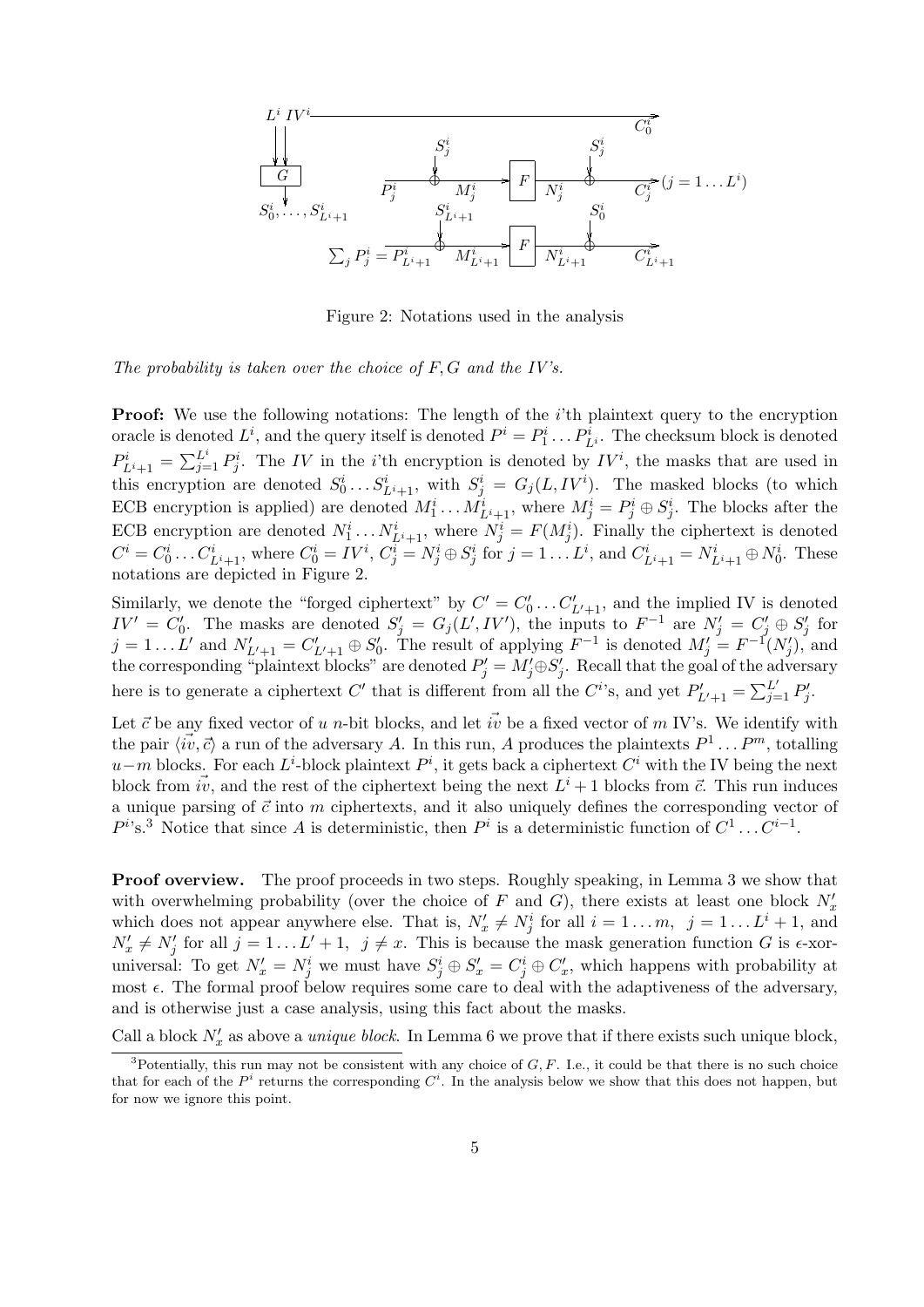then the probability of getting a valid ciphertext (i.e.,  $P'_{L'+1} = \sum_{j \leq L'} P'_j$  $\mathcal{P}'_j$  is very low. Roughly, this is because there is only one value of  $M'_x = F^{-1}(N'_x)$  that will make the ciphertext valid, but since  $N'_x$  does not appear anywhere else, then  $F^{-1}(N'_x)$  can assume almost any value.

A caveat. The above line of proof has a problem, though. In fact, there is a strategy for the adversary to ensure that there is no unique block. Specifically, this happens when the ciphertext  $C'$  is obtained by taking a previous ciphertext  $C^i$ , and removing from it all the blocks  $C^i_{r+1}, \ldots C^i_{L^i}$ for some r. That is,  $C' = C_0^i, \ldots, C_r^i, C_{L^i+1}^i$ . It is not hard to show that in this case, all the  $N_j^{i'}$ s already appeared as  $N_j^i$ 's (see Subcase (b4) in the proof of Claim 4(iii) below). However, it is also not hard to see that the probability of getting a valid ciphertext in this case is very low (see proofs of Claim 4(ii) and Lemma 6).

Thus, we have to somewhat modify the proof structure. In Lemma 3 we show that with overwhelming probability, one of two events happens: either  $C'$  is of the form above but the "forged" plaintext" is invalid, or else there exists a unique block  $N'_x$ . In Lemma 6 we show that in the latter case, the probability of getting a valid ciphertext is very low.<sup>4</sup>

More notations. We denote by Succ the event in which the adversary is successful. We also denote by E0 the event in which  $C'$  is obtained as a truncation of some  $C^i$  as described above, and by E1 the event in which there is a unique block. By E2 we denote the event in which all the  $M_j^i$ 's (i.e., the inputs to F) are distinct, and by E3 we denote a sub-event of E0, which roughly corresponds to the "forged ciphertext" being invalid. Formally, we have:

| Succ: | $C' \neq C^i$ for all $i \in \{1 \dots m\}$ , and yet $P'_{L'+1} = \sum_{i=1}^{L'} P'_i$                                                                                                                                  |
|-------|---------------------------------------------------------------------------------------------------------------------------------------------------------------------------------------------------------------------------|
|       | <b>Event E0:</b> $\exists i \in \{1m\}, r \in \{0,,L^i-1\}, \text{ s.t. } C' = C_0^i, \ldots, C_r^i, C_{L^i+1}^i$                                                                                                         |
|       | <b>Event E1:</b> $\exists x \in \{1L'+1\}$ , s.t.<br>(a) $\forall i \in \{1 \dots m\}, \ j \in \{1 \dots L^i + 1\}, N'_x \neq N^i_j$ , and<br>(b) $\forall j \in \{1L'+1\} \text{ s.t., } j \neq x, \quad N'_x \neq N'_i$ |
|       | <b>Event E2:</b> $\forall i, i' \in \{1 \dots m\}, j \in \{1 \dots L^i + 1\}, j' \in \{1 \dots L^{i'} + 1\},\$<br>if $(i, j) \neq (i', j')$ then $M_i^i \neq M_{i'}^{i'}$                                                 |

Event E3:  $\exists i \in \{1 \dots m\}, r \in \{0, \dots, L^i - 1\}, \text{ s.t. } C' = C_0^i, \dots, C_r^i, C_{L^i+1}^i$ but for these  $i, r$ , we have  $S_{r+1}^i \oplus S_{L^i+1}^i \neq \left(\sum_{j=1}^r P_j^i\right) \oplus P_{L^i+1}^i$ 

We recall that any two fixed vectors  $\langle \vec{w}, \vec{c} \rangle$  define a run of the adversary A, which in turn induces a parsing of  $\vec{c}$  into m ciphertexts, the corresponding m plaintexts (totalling  $m - u$  blocks) and the "forged ciphertext" C'. To stress the fact that some quantities are uniquely determined by  $\langle \vec{w}, \vec{c} \rangle$ , we sometimes denote them as a function of these vectors. For example,  $C'(\vec{w}, \vec{c})$  if the "forged" ciphertext" that is induced by  $\langle \vec{w}, \vec{c} \rangle$ ,  $P^i_j(\vec{w}, \vec{c})$  is the j'th block in the *i*'th plaintext induced by  $\langle \vec{iv}, \vec{c} \rangle$ , etc. We say that the pair  $\langle \vec{iv}, \vec{c} \rangle$  is valid if all the blocks in  $\vec{iv}$  are distinct, and if the "forged" ciphertext"  $C'(\vec{iv}, \vec{c})$  is different than all the  $C^{i}$ 's. Below we assume (w.l.o.g.) that only valid pairs  $\langle \vec{w}, \vec{c} \rangle$  happen in an execution of A with non-zero probability.

<sup>&</sup>lt;sup>4</sup>This caveat does not arise if we assume that the function G has the additional property that is mentioned after Definition 1. Namely, under that extra assumption, there will always be a unique block (with high probability), regardless of the adversary's strategy.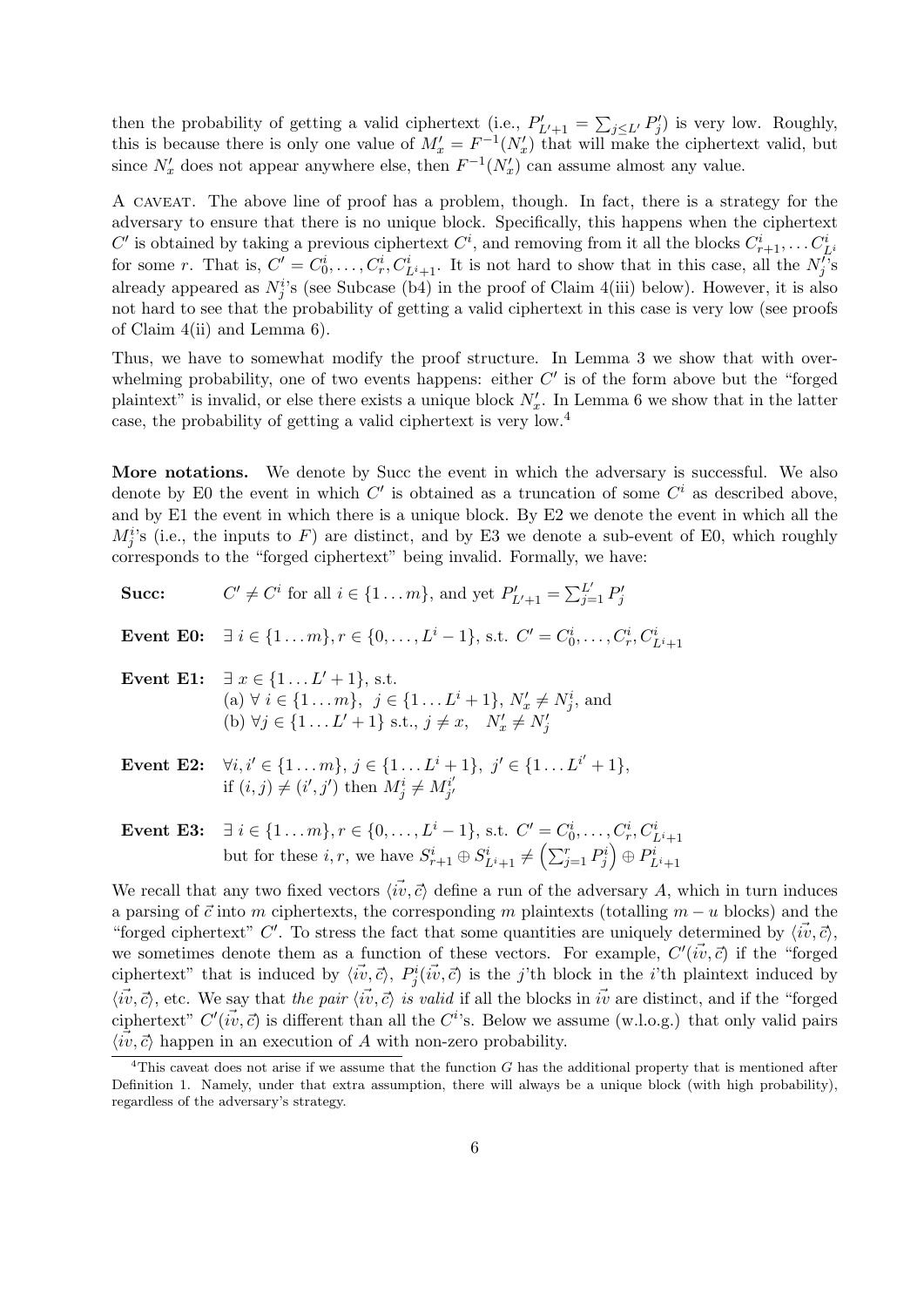Observe that since  $\langle \vec{iv}, \vec{c} \rangle$  uniquely determine all the ciphertexts  $C^i$  and also the "forged ciphertext"  $C'$ , it uniquely determines whether or not event E0 happens in the associated run of  $\overline{A}$ . Slightly abusing notations, we write  $\langle w, \vec{c} \rangle \in E0$  if event E0 happens in that run, and  $\langle \vec{w}, \vec{c} \rangle \notin E0$  otherwise. However, since  $\langle \vec{w}, \vec{c} \rangle$  do not uniquely determine the  $M_j^{i,s}$  and  $N_j^{i,s}$  (as those depend also on the masks, which in turn depend on the choice of  $G$ ), then they do not determine whether or not events E1,E2,E3 happen in the associated run of A.

Now consider fixed  $\langle \vec{w}, \vec{c} \rangle$ , and any fixed mask-generation function g. These together determine not only the actions of the adversary, but also all the  $M_j^i$ 's,  $N_j^i$ 's, and  $N_j'$ 's. Therefore, they also determine whether or not events E1, E2, E3 happen in the associated run.<sup>5</sup> Again, to stress that some quantities are determined by  $\langle w, \vec{c}, g \rangle$ , we write these quantities as a function of  $\langle \vec{w}, \vec{c}, g \rangle$ . For example,  $M_j^i(i\vec{v}, \vec{c}, g)$ , or  $N_j(i\vec{v}, \vec{c}, g)$ . We also write  $\langle i\vec{v}, \vec{c}, g \rangle \in E_1$  (resp.  $\in E_2, E_3$ ) if event E1 (resp. E2, E3) happens in that run, and otherwise  $\langle \vec{w}, \vec{c}, g \rangle \notin E1$  (resp.  $\notin E2, E3$ ). We use expressions like  $\langle \vec{w}, \vec{c}, g \rangle \in E2 \cap (E1 \cup E3)$  in the obvious way.

We start with the main technical lemma, where we show that the event  $(E1 \vee E3)$  occurs with overwhelming probability.

Lemma 3  $Pr[\neg(E1 \vee E3)] \leq 2^{-n} {u \choose 2} + \epsilon {u \choose 2} + u + v$ .

**Proof:** Below we prove that  $Pr[\neg(E1 \lor E3)] \le \epsilon(\binom{u}{2} + u + v)$  when F is chosen as a *random function*. A standard argument shows that moving from random functions to random permutations adds at most  $2^{-n} {u \choose 2}$  to this probability.

Intuitively, Lemma 3 is true since: (a) Event E2 happens with very high probability, due to the properties of the mask-generation functions; (b) Conditioned on E2, the ciphertexts that the adversary sees are independent of the masks that are used; and (c) Therefore, the properties of G again ensure that with high probability, either at least one  $N'_x$  does not "collide" with any previous  $N_j^i$ (when E0 does not happens), or  $S_{r+1}^i, S_{L^i+1}^i$  cause event E3 to happen (when E0 happens). The formal argument follows.

**Claim 4** (i) For any fixed, valid, pair  $\langle \vec{iv}, \vec{c} \rangle$ ,  $Pr_G \left[ \langle \vec{iv}, \vec{c}, G \rangle \notin E2 \right] \leq \epsilon \cdot {u \choose 2}$ . (ii) For any fixed, valid, pair  $\langle \vec{w}, \vec{c} \rangle \in E0$ ,  $Pr_G \left[ \langle \vec{w}, \vec{c}, G \rangle \notin E3 \right] \leq \epsilon$ . (iii) For any fixed, valid, pair  $\langle \vec{iv}, \vec{c} \rangle \notin E0$ ,  $Pr_G \left[ \langle \vec{iv}, \vec{c}, G \rangle \notin E1 \right] \leq \epsilon (u + v)$ .

In all cases, the probability is taken over the choice of G, according to the distribution of the mask-generating function.

**Proof:** (i) Since all the IV's are distinct, then from  $(i, j) \neq (i', j')$  we get that also  $(j, IV^i) \neq$  $(j', IV^{i'})$ . For each  $(i, j) \neq (i'j')$ , we have  $M_j^i = M_{j'}^{i'}$  $j'$  if an only if  $P_j^i \oplus S_j^i = P_{j'}^{i'}$  $g^{i'}_{j'}\oplus S^{i'}_{j'}$  $j'$ , which means that  $G_j(L^i, IV^i) \oplus G_{j'}(L^{i'}, IV^{i'}) = P^i_j \oplus P^{i'}_{j'}$  $\vec{p}$ . But since  $\vec{iv}, \vec{c}$  are fixed, then so are all the  $P_j^{i}$ 's, and by the  $\epsilon$ -xor universality of G, we get  $Pr_G[G_j(L^i, IV^i) \oplus G_{j'}(L^{i'}, IV^{i'}) = P^i_j \oplus P^{i'}_{j'}$  $\left[\mathbf{z}_{j'}^{i'}\right] \leq \epsilon$ . As there are exactly u plaintext blocks (including the checksums), we conclude that  $Pr_G[\langle \vec{c}, \vec{G} \rangle \notin E2] \leq \epsilon \cdot {u \choose 2}$ .

<sup>&</sup>lt;sup>5</sup>Here it can certainly be the case that there is no choice of F that is consistent with these  $\vec{iv}, \vec{c}, g$ . I.e., no F maps all the  $M_j^i$ 's to the corresponding  $N_j^i$ 's. The analysis below, however, implies that for a random g, this rarely happens.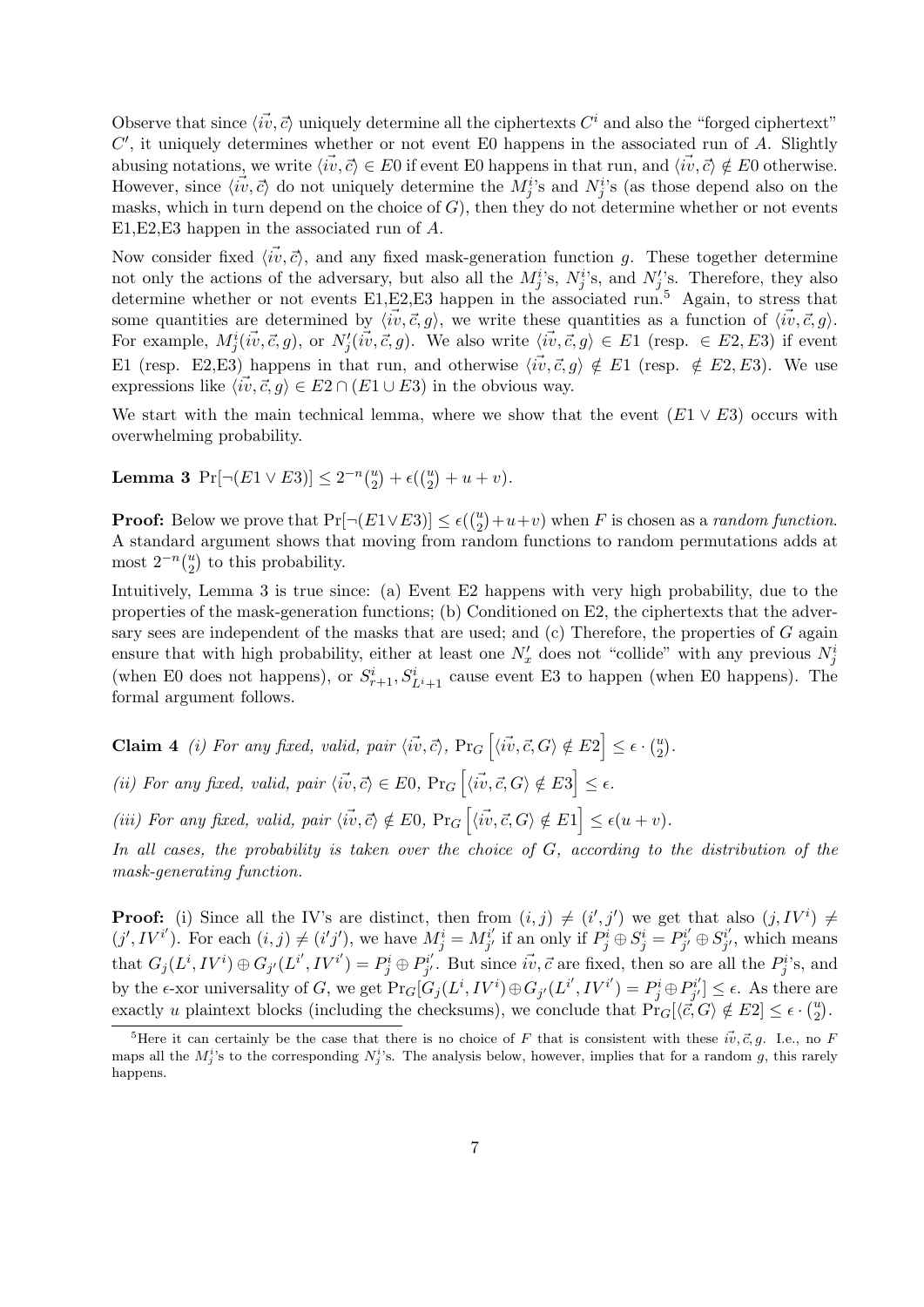(ii) We note that  $\langle v, \vec{c} \rangle$  uniquely define the indices i and r in the event E3, and also uniquely define  $P^i$  and  $IV^i$ . For event E3 not to happen, we must get

$$
\left(\sum_{j=1}^r P_j^i\right) \oplus P_{L^i+1}^i = S_{r+1}^i \oplus S_{L^i+1}^i = G_{r+1}(L^i, IV^i) \oplus G_{L^i+1}(L^i, IV^i)
$$

By the definition of E0, we have  $r \leq L^{i} - 1$ , and therefore, by the  $\epsilon$ -xor-universality of G we get that the probability of the above equality holding is at most  $\epsilon$ .

(iii) Bounding  $Pr_G[\langle \vec{w}, \vec{c}, G \rangle \notin E1]$  requires some careful case analysis.

**Case** (a) is when the IV of the "forged ciphertext" is different than all the  $IV<sup>i</sup>$ 's (which are the blocks of  $\vec{iv}$ ). In this case, for any  $i \in \{1, \ldots, m\}$  and any  $j \in \{1, \ldots, L^i\}$  we have

$$
N'_1=N^i_j\quad\Rightarrow\quad S'_1\oplus C'_1=S^i_j\oplus C^i_j\quad\Rightarrow\quad G_j(L^i,IV^i)\oplus G_1(L',IV')=C'_1\oplus C^i_j
$$

Since we assume that  $IV' \neq IV^i$ , then this happens with probability at most  $\epsilon$ . The case of  $j = L^i + 1$  is similar, except that here we need to get  $G_0(L^i, IV^i) \oplus G_1(L', IV') = C'_1 \oplus C'_j$ . Similarly, to get  $N'_j = N'_1$  (for some  $j > 1$ ) we need  $G_j(L', IV') \oplus G_1(L', IV') = C'_1 \oplus C'_j$  $j'$ , which again happens with probability at most  $\epsilon$ .

The number of blocks that can "collide" with  $N'_1$  is u from the  $C^i$ 's and  $v-1$  blocks from  $C'$ , so the probability of collision in this case is at most  $\epsilon(u + v - 1)$ . Namely, for  $\langle \vec{w}, \vec{c} \rangle$  where  $IV' \neq IV'$ for all i, we can set  $x = 1$ , and we get  $\Pr_{G}[\langle \vec{c}, G \rangle \notin E1] < \epsilon(u + v)$ .

**Case (b)** is when for some i we have  $IV' = IV^i$ . (As the pair  $\langle \vec{iv}, \vec{c} \rangle$  is valid, then this i is unique, and also  $C' \neq C^i$ .) Since  $IV' = IV^i$ , and since for a given G the masks only depend on the IV, we have  $S_j^i = G_j(L^i, IV^i) = G_j(L', IV') = S_j'$  $j'$  for all  $j \leq \min(L^i, L') + 1$ . Here we have a few sub-cases, depending on the relations between  $C'$  and  $C^i$ .

- **Subcase (b1)** is when the first block in which  $C', C^i$  differ, is not the last block in either of them. In this case, let x be the index of the first block where they differ. Since  $S_x^i = S_x^i$  $x'$ , we get  $N_x^i = C_x^i \oplus S_x^i \neq C_x^{\prime} \oplus S_x^{\prime} = N_x^{\prime}$ . For the other blocks in  $P^i$ , we have  $N_j^i = N_x^i$  if and only if  $S_j^i\oplus S_x'=C_j^i\oplus C_x'$  $S'_x$  (or  $S^i_0 \oplus S'_x = C^i_{L^i+1} \oplus C'_x$ " for the last block). Since  $j \neq x$  (and  $x > 0$ ) each of these happen with probability at most  $\epsilon$ .
- Subcase (b2) is when  $C', C^i$  are of the same length, and they differ only in their last block. Here we set  $x = L^i + 1 (= L' + 1)$ . As in the previous subcase, since  $S_0^i = S_0'$  $v_0'$ , we have  $N_x^i = C_x^i \oplus S_0^i \neq C_x' \oplus S_0' = N_x'$ . Also, for all  $j \leq L^i (= L')$  we have  $N_j^i = N_x'$  if and only if  $S^i_j \oplus S'_0 = C^i_j \oplus C'_x$  $x'$ , which happens with probability  $\epsilon$ .
- **Subcase (b3)** is when C' is longer than  $C^i$  (and they agree on all the blocks upto  $L^i$  but perhaps not on block  $L^i + 1$ ). Here we set  $x = L^i + 1$ , so we have  $N_x^i = C_x^i \oplus S_0^i$  and  $N_x' = C_x' \oplus S_y'$  $\frac{y}{x}$ . Hence we get that  $N_x^i = N_x'$  if and only if  $S_0^i \oplus S_x' = C_x^i \oplus C_x'$  $\mathbf{w}'_x$ , and for all  $j < x$ ,  $N_j^i = N'_x$  if  $S_j^i \oplus S_x' = C_j^i \oplus C_x'$  $x'$ . Again, each of these happen with probability at most  $\epsilon$ .
- **Subcase (b4)** is when  $C^i$  is longer than  $C'$  (and they agree on all the blocks upto  $L'$  but perhaps not on block  $L' + 1$ ). Here we set  $x = L' + 1$ ,  $N'_x = C'_x \oplus S'_0$  $j_0'$ . For all  $1 \leq j \leq L^i$ , we have  $N_j^i = C_j^i \oplus S_j^i$ , so we still get  $N_j^i = N_x'$  only if  $S_j^i \oplus S_0' = C_j^i \oplus C_x'$  $x'_{x}$ , which happens with probability at most  $\epsilon$ .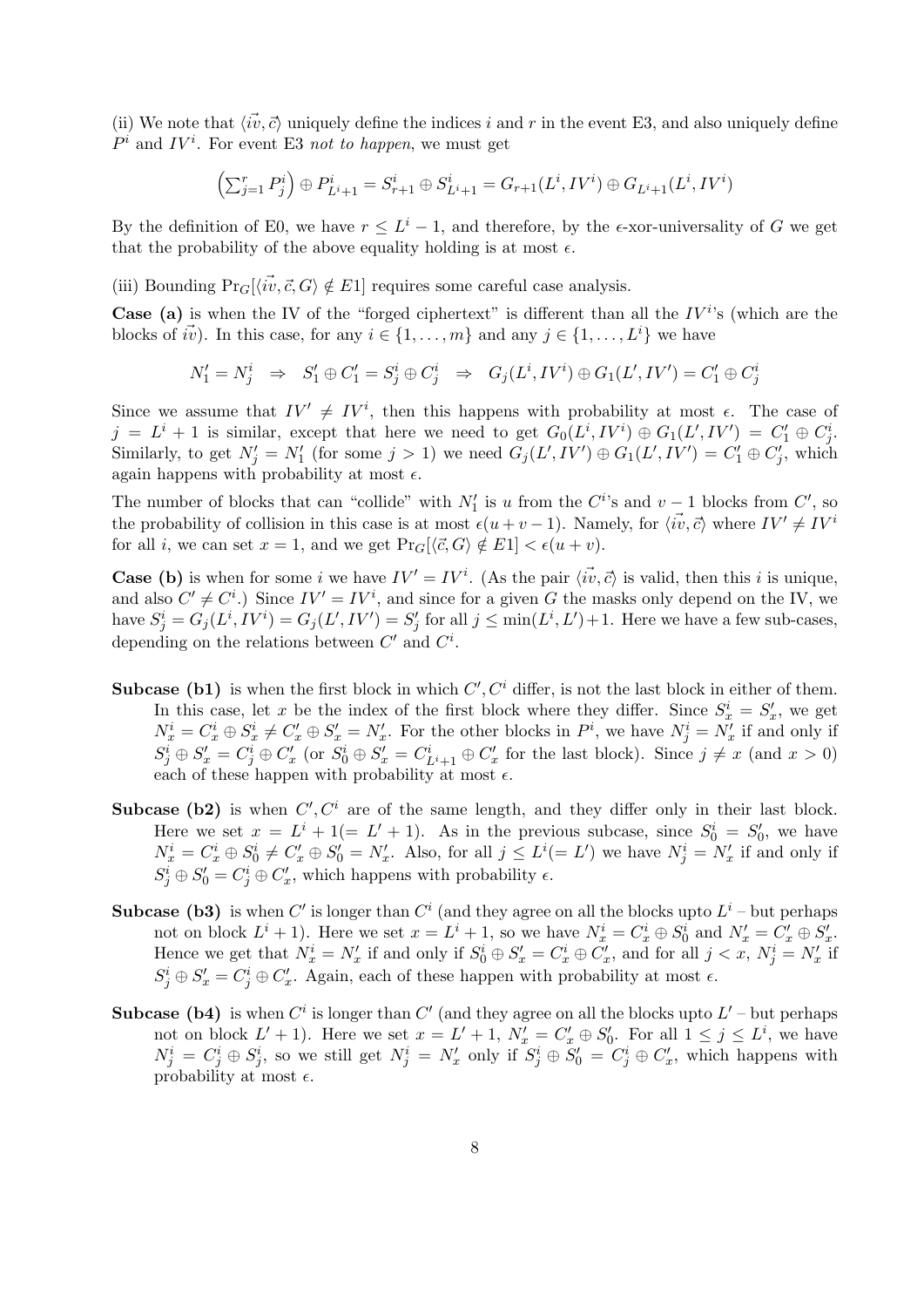However, for  $j = L^i + 1$  we have  $N_j^i = C_{L^i+1}^i \oplus S_0^i$  and  $N_x' = C_x' \oplus S_0'$  $S_0'$ , with  $S_0^i = S_0'$  $v_0'$ . Thus, if we had  $C'_{L'+1} = C_{L^i+1}^i$  we would get  $N'_{L'+1} = N_{L^i+1}^i$  too.<sup>6</sup> But recall that C' agrees with C<sup>'</sup> on all the blocks  $\ddot{C}_0$  $C_0^{\prime,\cdots}, C_{L'}^{\prime}$ , so this is exactly the definition of event E0. Since we assume that  $\langle \vec{iv}, \vec{c} \rangle \notin E0$ , then it must be that  $C'_{L'+1} \neq C^i_{L'+1}$ , and therefore also  $N'_{L'+1} \neq N^i_{L'+1}$ .

As for the other ciphertexts  $C^{i'} i' \neq i$ , and the other blocks in  $C'$ , the same reasoning as for Case (a) holds here too. We conclude that in either case, we have  $Pr_G[\langle \vec{c}, G \rangle \notin E1] \leq \epsilon(u+v-1) < \epsilon(u+v)$ .  $\Box$ 

The last observation that we need for Lemma 3 is that conditioned on event E2, any ciphertext vector  $\vec{c}$  has the same probability of occuring as any other vector. Below we denote the concatenation of all the ciphertexts  $C^1 \dots C^m$  without the IV's by  $\vec{C}$ , and the concatenation of all the IV's is denoted  $\vec{IV}$ . Then we have

**Claim 5** For any fixed  $\langle \vec{w}, \vec{c}, g \rangle \in E2$ , it holds that  $Pr[\vec{C} = \vec{c} \mid I\vec{V} = \vec{w}, G = g] = 2^{-un}$ , where the probability is takes over the choice of F as a random function over  $\{0,1\}^n$ .

**Proof:** Since  $\vec{iv}, \vec{c}$  and g are fixed, then so are all the  $M_j^{i}$ 's and  $N_j^{i}$ 's. We therefore get  $\vec{C} = \vec{c}$  if and only if  $F(M_j^i) = N_j^i$  for all  $(i, j)$  in the appropriate ranges. Since  $\langle \vec{iv}, \vec{c}, g \rangle \in E_2$ , then the  $M_j^i$ 's are all distinct (and there are  $u$  of them), and as  $F$  is random function, we have

$$
\Pr\left[F(M_j^i(\vec{c}, g)) = N_j^i(\vec{c}, g) \text{ for all } i, j\right] = \prod_{i, j} \Pr\left[F(M_j^i(\vec{c}, g)) = N_j^i(\vec{c}, g)\right] = (2^{-n})^u
$$

 $\Box$ 

We now put everything together. Let  $\vec{iv}$  be any fixed vector of m distinct IV's. Then,

$$
\Pr\left[E2 \land (E1 \lor E3) \middle| \vec{IV} = \vec{iv}\right]
$$
\n
$$
= \sum_{\vec{c}} \Pr_{F,G} \left[\vec{C} = \vec{c} \land \langle \vec{iv}, \vec{c}, G \rangle \in E2 \cap (E1 \cup E3) \middle| \vec{IV} = \vec{iv}\right]
$$
\n
$$
= \sum_{\vec{c}} \left(\Pr_{G} \left[\langle \vec{iv}, \vec{c}, G \rangle \in E2 \cap (E1 \cup E3) \middle| \vec{IV} = \vec{iv}\right] \right.
$$
\n
$$
\cdot \Pr_{F,G} \left[\vec{C} = \vec{c} \middle| \vec{IV} = \vec{iv} \land \langle \vec{iv}, \vec{c}, G \rangle \in E2 \cap (E1 \cup E3)\right]\right)
$$
\n
$$
\stackrel{(a)}{=} \sum_{\vec{c}} \Pr_{G} \left[\langle \vec{iv}, \vec{c}, G \rangle \in E2 \cap (E1 \cup E3)\right] \cdot 2^{-un}
$$
\n
$$
= 2^{-un} \cdot \left(\sum_{\vec{c} \text{ s.t. } \langle \vec{iv}, \vec{c} \rangle \notin E0} \Pr_{G} \left[\langle \vec{iv}, \vec{c}, G \rangle \in E2 \cap E1\right] + \sum_{\vec{c} \text{ s.t. } \langle \vec{iv}, \vec{c} \rangle \in E0} \Pr_{G} \left[\langle \vec{iv}, \vec{c}, G \rangle \in E2 \cap E3\right]\right)
$$

Equation (a) holds, since the IV's are chosen by the encryptor independently of the function  $G$ , and since by Claim 5 we have probability  $2^{-un}$  for every individual tuple  $\langle w, \vec{c}, q \rangle \in E2$ .

Claim 4 implies that each individual summand in the last expression is no less than  $1 - \epsilon\left(\binom{u}{2} + u + v\right)$ , and since there are exactly  $2^{un}$  such terms, we get

$$
\Pr\left[E1 \vee E3 \mid I\vec{V} = i\vec{v}\right] \ge \Pr\left[E2 \wedge (E1 \vee E3) \mid I\vec{V} = i\vec{v}\right] \ge 1 - \epsilon \cdot \binom{u}{2} + u + v
$$
\n<sup>6</sup>If G had the additional property from Section 2.2, then since the lengths of C', C' are different, we would again

get that the probability of  $N'_{L'+1} = N^i_{L'+1}$  is at most  $\epsilon$ , and we won't need the additional argument about E0.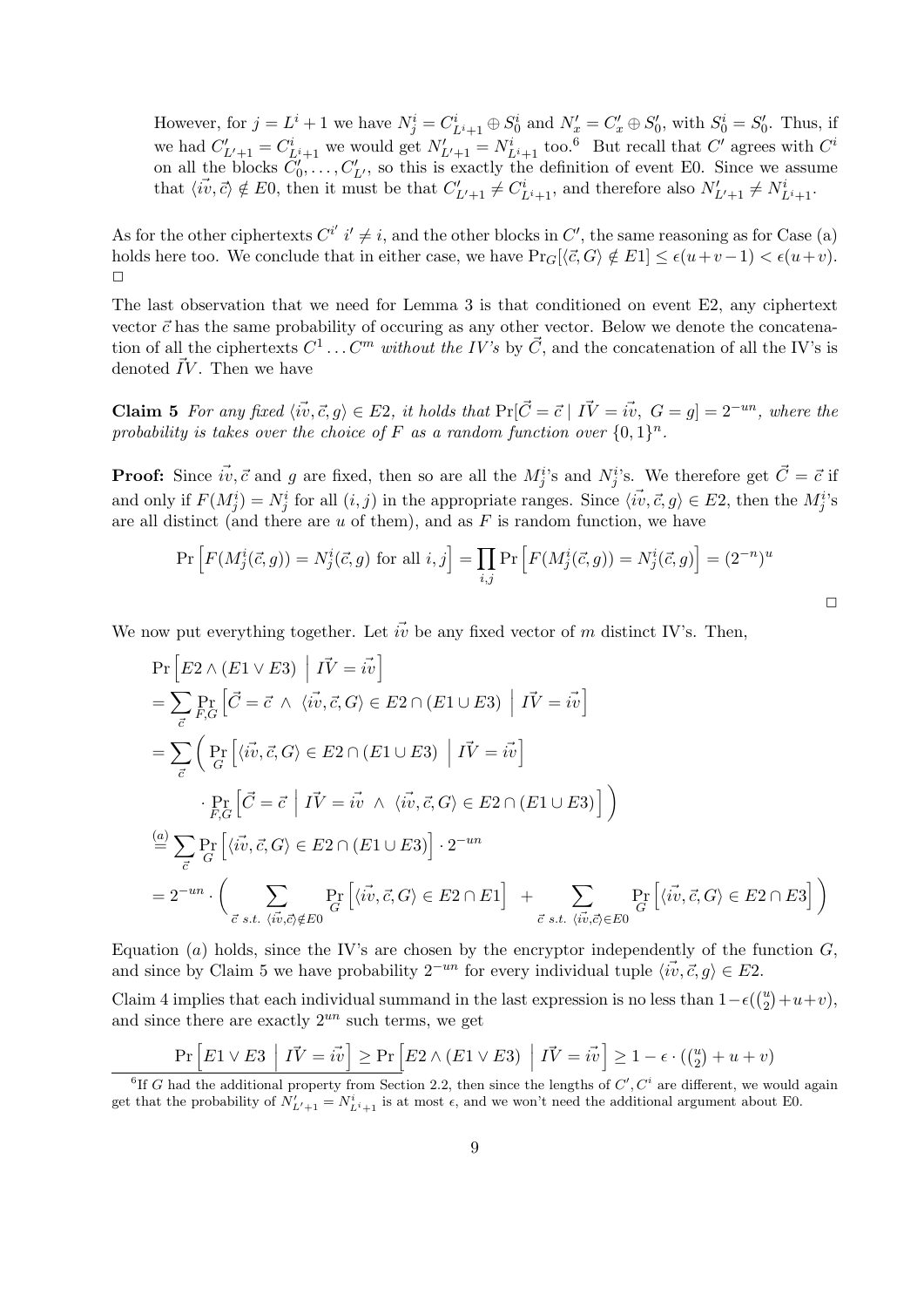As this holds for every fixed vector  $\vec{iv}$ , the proof of Lemma 3 is complete.  $\Box$ 

Next we show that conditioned on either E1 or E3, the chances of the event Succ are very slim.

## Lemma 6 Pr[ $Succ$  |  $E1 \vee E3$ ]  $\leq 1/(2^n - u - v)$ .

**Proof:** We first show that Pr[Succ | E3] = 0. Consider some fixed  $\langle \vec{w}, \vec{c}, g \rangle \in E3$ . Recall that event E3 is a sub-event of E0, where the "forged ciphertext" is  $C' = C_0^i, \ldots, C_r^i, C_{L^i+1}^i$  for some (unique)  $i \in \{1, \ldots, m\}$  and some  $r \in \{1, \ldots, L^i-1\}$ . Since the IV's are the same,  $C'_0 = C_0^i$ , then the masks are also the same, namely  $S_j' = S_j^i$  for all j. Therefore, for  $j = 1, \ldots, r$ , we have

$$
C'_j = C^i_j \Rightarrow N'_j = N^i_j \Rightarrow M'_j = M^i_j \Rightarrow P'_j = P^i_j
$$

For the last block we have

$$
\begin{array}{lll} C'_{r+1} = C^i_{L^i+1} & \Rightarrow & N'_{r+1} = C'_{r+1} \oplus S'_0 = C^i_{L^i+1} \oplus S^i_0 = N^i_{L^i+1} \\ & \Rightarrow & M'_{r+1} = M^i_{L^i+1} \\ & \Rightarrow & P'_{r+1} = M'_{r+1} \oplus S'_{r+1} = M^i_{L^i+1} \oplus S^i_{r+1} = P^i_{L^i+1} \oplus S^i_{r+1} \oplus S^i_{L^i+1} \end{array}
$$

The "forged ciphertext" C' is valid only when  $\sum_{j=1}^{r+1} P'_j = 0$ , which we can write as  $\left(\sum_{j=1}^r P'_j\right) \oplus$  $\left(P_{L^{i}+1}^{i} \oplus S_{r+1}^{i} \oplus S_{L^{i}+1}^{i}\right) = 0$ . But this contradicts  $\langle \vec{iv}, \vec{c}, g \rangle \in E3$ .

We now show  $Pr[Succ | E1] \leq \frac{1}{2^n-u-v}$ . We view an execution of the adversary A as follows: First the mask-generation function  $G$  and the IV's are chosen, and then the permutation  $F$  is chosen in an "on-line" fashion: Whenever we need to assign a value of  $F$  (or  $F^{-1}$ ) at some new point, we choose it at random from all the values that were not yet assigned to any point. Conditioned on E1, the "forged ciphertext" induces a "unique block"  $N'_x$  that was not yet assigned an  $F^{-1}$  value. When the adversary outputs this "forged ciphertext", we first assign all the other  $F^{-1}$  values, and assign  $F^{-1}(N_x')$  at the end. By the time we make this assignment, all the  $P'_j$  $P'_j$ 's except  $P'_x$  are already assigned some values, and  $S'_{\rm a}$  $x'$  is also assigned a value.

The "forged ciphertext" C' will be valid only if  $\sum_{j=1}^{L'+1} P'_j = 0$ . Since  $P'_x = S'_x \oplus F^{-1}(N'_x)$ , we can re-write this condition as  $F^{-1}(N'_x) = S'_x \oplus \sum_{j \neq x} P'_j$  $j'$ . Since so far we assigned F or  $F^{-1}$  values at exactly  $u + v - 1$  points, then

$$
\Pr[Succ \mid E1] = \Pr\left[F^{-1}(N'_x) = S'_x \oplus \sum_{j \neq x} P'_j\right] = \frac{1}{2^n - (u + v - 1)} < \frac{1}{2^n - u - v}
$$

This completes the proof of Theorem 2, since

$$
Pr[Succ] \le Pr[\neg(E1 \lor E3)] + Pr[Succ | E1 \lor E3] \le 2^{-n} {u \choose 2} + \epsilon \left({u \choose 2} + u + v\right) + \frac{1}{2^{n} - u - v}
$$

#### 3.2 Indistinguishability

**Theorem 7** If F is a random permutation and G is an  $\epsilon$ -xor-universal function, independent of F, then for any adversary A that asks exactly m plaintext-pair queries, each entry of the pair totalling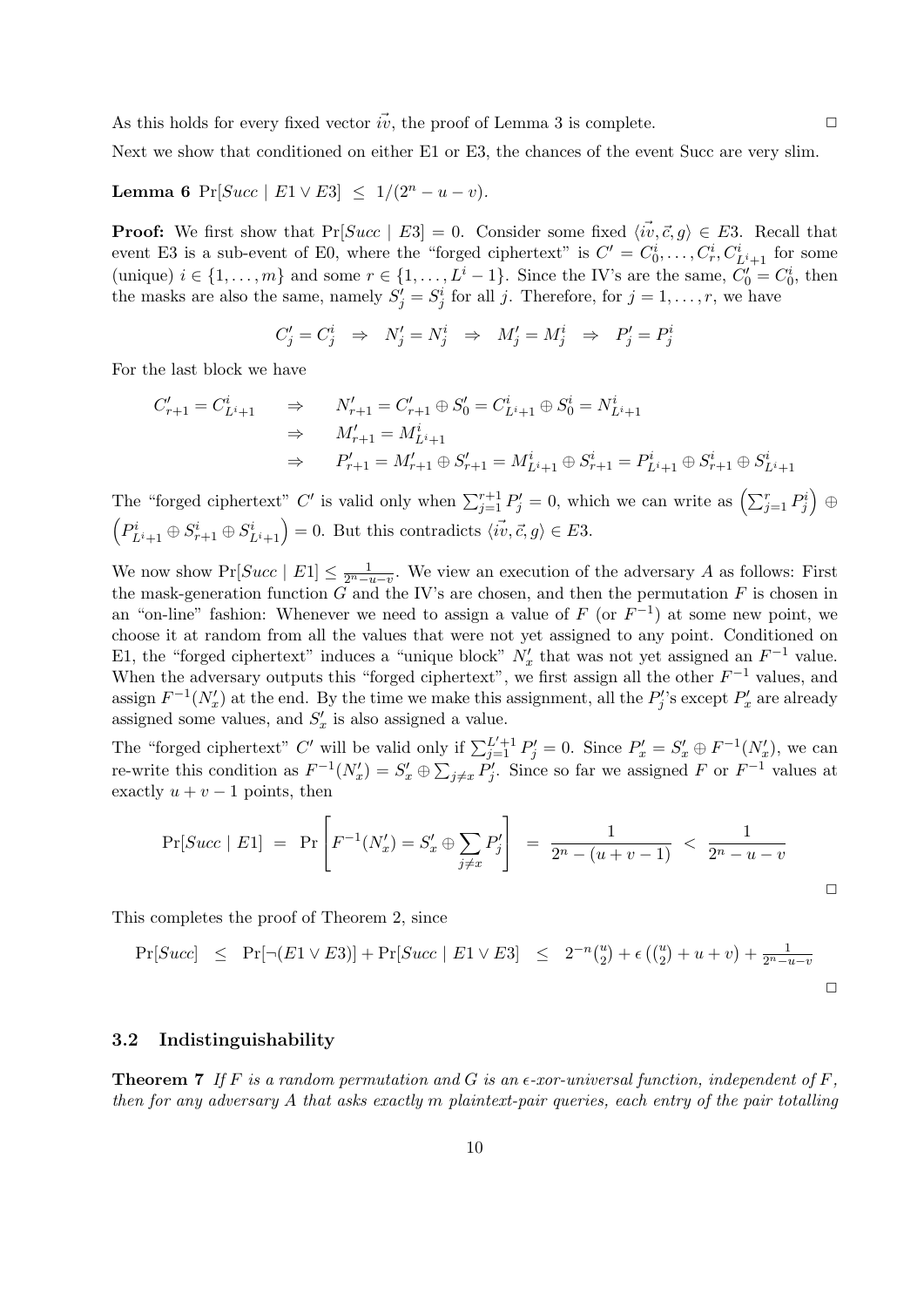exactly  $u - m$  blocks, it holds that

 $\begin{array}{c} \begin{array}{c} \begin{array}{c} \end{array} \\ \begin{array}{c} \end{array} \end{array} \end{array}$  $Pr[A \text{ outputs } 1 |$  the oracle encrypts always the 1st entry  $- Pr[A \text{ outputs } 1 \mid the \text{ oracle encrypts always the } 2nd \text{ entry}]$  $< (2^{-n} + 2\epsilon) {u \choose 2}$ 

The probability is taken over the choice of  $F, G$  and the IV's.

Proof (sketch): This proof is somewhat similar to (but considerably simpler than) the proof of Theorem 2. We use similar notations, with the following exceptions: The "plaintext queries" of the adversary are now pairs (of the same length), which we denote by  $(P^i, Q^i)$ . As before, we have  $M_j^i = P_j^i \oplus S_j^i$ , but now we also denote  $(M')_j^i = Q_j^i \oplus S_j^i$ . The  $N_j^i$  variables can now be set either as  $N_j^i = F(M_j^i)$  or  $N_j^i = F((M')_j^i)$ , depending on which plaintext is being encrypted.

We also need to modify the event E2 from the proof of Theorem 2. In the modified event, not only are all the  $M_j^i$ 's distinct, but all the  $(M')_j^i$ 's are also distinct. (We do not need the  $M_j^i$  to be different than the  $(M')_j^i$ 's though.) Similar to Claim 4(i), we can show that this event happens with probability at least  $1 - 2\epsilon {u \choose 2}$ .

Conditioned on this modified E2, we can show that every ciphertext vector  $\vec{c}$  has probability exactly  $2^{-un}$ , regardless of which entry of the ciphertext pair is encrypted — assuming that F is a random function over  $\{0,1\}^n$ . This is essentially the same as Claim 5 above. Hence, conditioned on E2, the adversary has advantage zero when F is a random function, so its advantage when F is a random permutation is at most  $2^{-n} {u \choose 2}$ .

We conclude that the total advantage of the adversary is at most  $Pr[\neg E2] + 2^{-n} \binom{u}{2} \leq (2^{-n} + 2\epsilon) \binom{u}{2}$ .  $\Box$ 

## 4 Concluding remarks

In this note we proved that it is sufficient for the key-generation function in Jutla's construction to be  $\epsilon$ -xor-universal. We note, however, that one may be able to show tighter bounds if G is stronger than just  $\epsilon$ -xor-universal (for example, if the masks in different encryptions are completely independent). Also, some of the technicalities in the proof may be somewhat easier to handle if we make stronger assumptions about G. Below we briefly discuss some variations on the scheme that was analyzed in Section 3, and explain how the analysis here can be adapted to handle these variants.

G DEPENDS ON  $F$ . The analysis above assumed that  $G$  is independent of  $F$ . In some variants, however, it was suggested that G be computed from the IV using F itself (say, by setting  $S_i =$  $(j + 1) \cdot F(V)$ ). To handle such variants, one needs to extend "event E2" from the proof of Theorem 2: Not only do we need all the  $M_j^i$ 's to be distinct, but all the inputs to F (including the IV's) should be distinct. It is easy to see that under this event, the masks are independent of the ciphertext vectors, and the rest of the proof follows.

G DEPENDS ON  $F^{-1}$ . In yet other variants, computing G (as a function of  $C_0$ ) involves evaluating  $F^{-1}$ . For example, one of the variant that Jutla suggested, the masks are computed by choosing at random a string S, computing the masks from  $F(S + 1), F(S + 2) \dots$ , and setting  $C_0 = F(S)$ .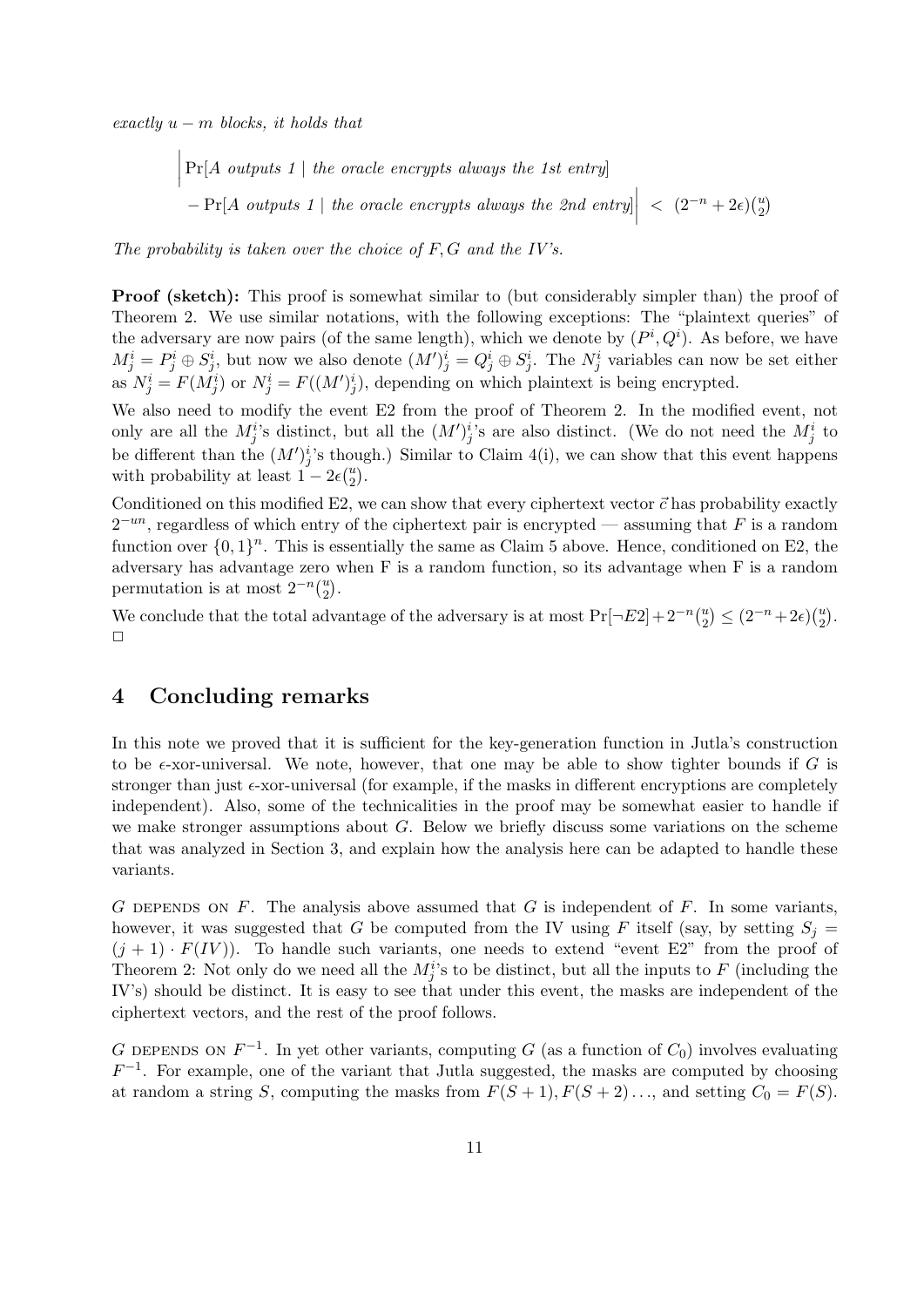To encompass this process within the framework of our analysis, we have to define the function G as  $G(L, C_0)$  = some-function-of( $F(1 + F^{-1}(C_0)), F(2 + F^{-1}(C_0)), \dots$ ).

The problem with this, is that in our analysis we prove Lemma 3 assuming that  $F$  is a random function rather than a permutation (specifically, we used this assumption in Claim 5). This is acceptable as long as we don't use  $F^{-1}$  during the run of A, but here it does not seem to work. This can sometimes be solved in an "ad hoc" manner, by considering an "alternative implementation" of G that does not involve  $F^{-1}$ , and showing that it produces a distribution close to the real implementation.

Another solution is to forgo going through random functions altogether. This is done as follows: We again extend "event E2", this time insisting not only that the inputs to F (i.e., the  $M_j^{i,s}$ ) be distinct, but also that the  $N_j^i$ 's be distinct. Similarly to Claim 4, one can show that this event happens with probability of roughly  $1 - 2\epsilon \binom{u}{2}$ . Conditioned on this new event, we can now prove a claim similar to Claim 5, even when  $F$  is a random permutation. The argument here is that for any two fixed vectors  $\vec{m}, \vec{n}$ , each consisting of exactly u distinct blocks, the probability that a random permutation F maps  $\vec{m}$  to  $\vec{n}$  is exactly  $(2^n - u)!/(2^n)!$ , independently of the values of  $\vec{m}, \vec{n}$ themselves. This lets us complete the proof of Lemma 3 without going via random functions at all.

The "masked CBC" modes. The proof of the "masked CBC" modes is nearly identical to the proof from Section 3 above: All the events are defined in exactly the same manner, and the reasoning is also the same. The only difference is with the blocks  $M_1^i$ : for a fixed pair  $\langle \vec{iv}, \vec{c} \rangle$ , the block  $M_1^i$  is just  $iv^i \oplus P_1^i(\vec{w}, \vec{c})$ , so we cannot appeal to the properties of the function G to prove that it is different than other  $M_j^i$  blocks. Instead, we must require that  $IV^i$  itself is "unpredictable" given  $IV^1 \dots IV^{i-1}$  and  $C^1 \dots C^{i-1}$ . That is, for every fixed setting of  $iv^1, \dots, iv^i$  and  $c^1 \dots c^{i-1}$ , if must be that  $Pr[V^i = iv^i \mid \forall i' < i, IV^{i'} = iv^{i'}, C^{i'} = c^{i'}] \le \epsilon$ . This can easily be shown when the IV's are computed as an application of  $F$  to some nonce. We note that the treatment of all the other  $M_j^i$  blocks remains as before, since for  $j > 1$  we have  $M_j^i = S_{j-1}^i \oplus C_{j-1}^i$  $(\vec{iv}, \vec{c}) \oplus P_j^i(\vec{iv}, \vec{c})$ .

DEALING WITH PARTIAL BLOCKS. One feature that is unique to Rogaway's OCB mode [4], is that it also handles "partial blocks". That is, the encrypted messages need not be of bit length which is a multiple of the block length. Although it is trivial to accomplish this feat using padding, OCB is unique in that it does not use padding. (That is, the length of the ciphertext equals that of the plaintext – not counting the IV and the tag.)

We note here that if we relax the "not padding" requirement, and instead require only that we do not pad messages whose length is already a multiple of the block length (so that we never introduce an additional encryption operation), then a very slight modification to Jutla's scheme can be used. Specifically, we process padded and unpadded messages the same way, except that we use a different mask for the last block. For example, we can use  $S_0$  as before when the message is unpadded, but use  $S_0 + \Delta$  when the message is padded, where  $\Delta$  is a random quantity which is part of the key. It is not hard to see that the only part of the proof that is effected by this change is the treatment of event E1 (specifically, Claim  $4(iii)$ ). It is also not hard to see that this claim still holds for the modified scheme.

Acknowledgements. I thank Charanjit Jutla for many interesting conversations regarding his schemes.